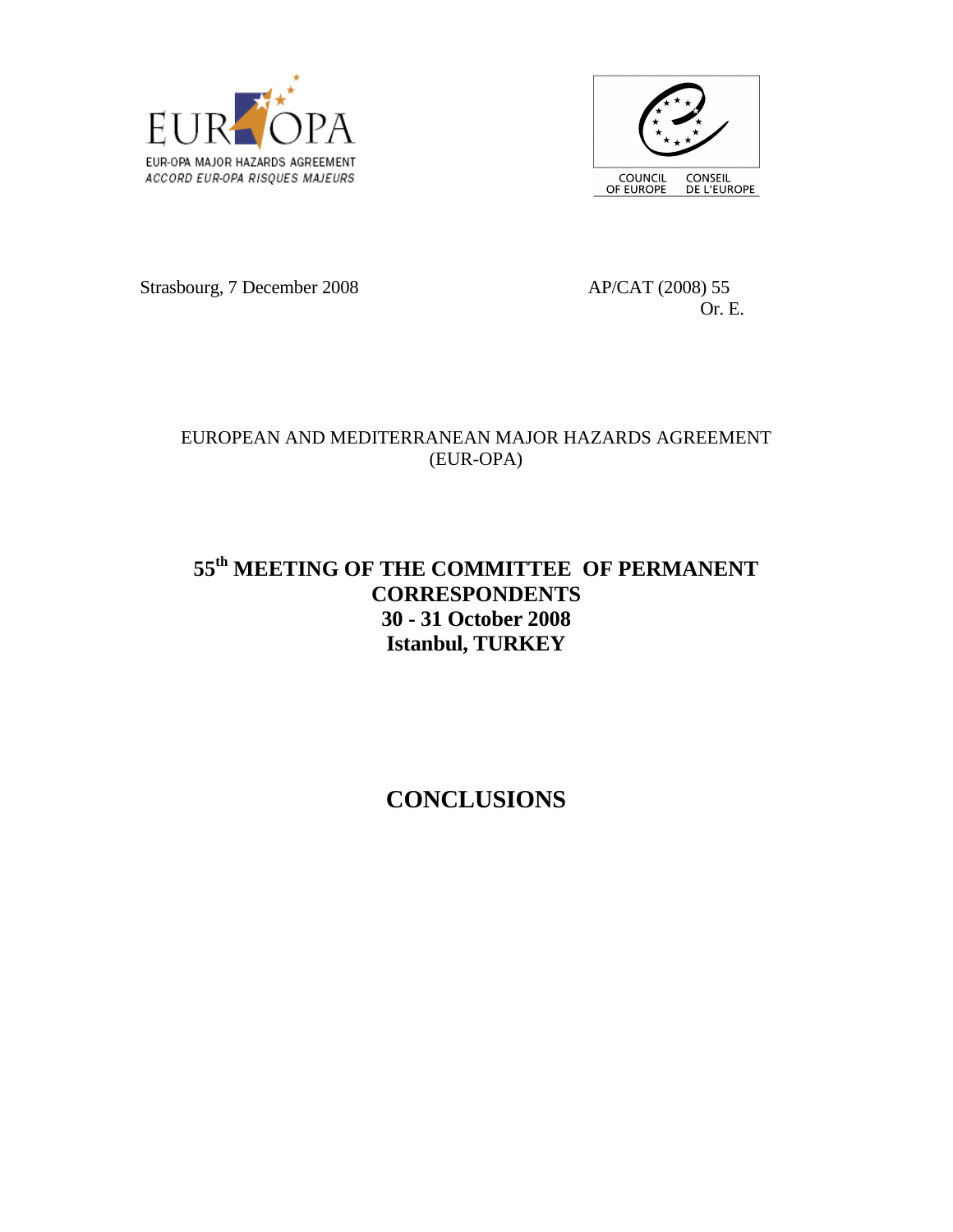#### **Appendix 3**

#### **RECOMMENDATION ON RADIOLOGICAL PROTECTION OF LOCAL COMMUNITIES: IMPROVING PREPAREDNESS AND RESPONSE**

The Committee of Permanent Correspondents of the European and Mediterranean Major Hazards Agreement (EUR-OPA):

Taking into account the need for local populations to be aware of the risks to their safety and environment of radiological installations and in particular of Nuclear Power Plants (NPP) and other nuclear facilities;

Recognising the role played by local authorities, given their proximity to the citizen, in the transmission of information on risks and their fundamental importance in risk prevention and management;

Subscribing the principles recognised in the *"Convention on access to information, public participation in decision making and access to justice on environmental matters"* (Aarhus, 1998) and wishing that local communities improve their information and preparedness for possible emergency situations due to radiological accidents in NPP;

Desirous to spread the lessons learned from the Chernobyl legacy so as to improve European nuclear safety, further involving citizens and local authorities;

Noting the conclusions of the international workshop on *"Public authorities and civil society together for a safe European nuclear future". .*Learning from the Chernobyl legacy to make European nuclear energy safer: the role of local communities, authorities and central governments in emergency preparedness and management*»,* Kiev, Ukraine 22-23 September, 2008, (document AP/CAT (2008) 24);

#### **Recommend that Governments**:

- 1. promote the dissemination of information on safety of NPP and on procedures for better emergency management, carrying out specific campaigns and exercises in the neighbourhood of NPP; promote regular community-based risk education in these areas;
- 2. facilitate the procedures for local and regional authorities to access radiological and safety information necessary for better preparedness and emergency management, promoting regular contacts between NPP managers and local authorities;
- 3. actively involve local and regional authorities in the elaboration of emergency plans and early warning systems concerning possible radiological or nuclear accidents;
- 4. in emergency situations, provide local and regional authorities with precise, reliable and updated information and include them as appropriate in "emergency management ";